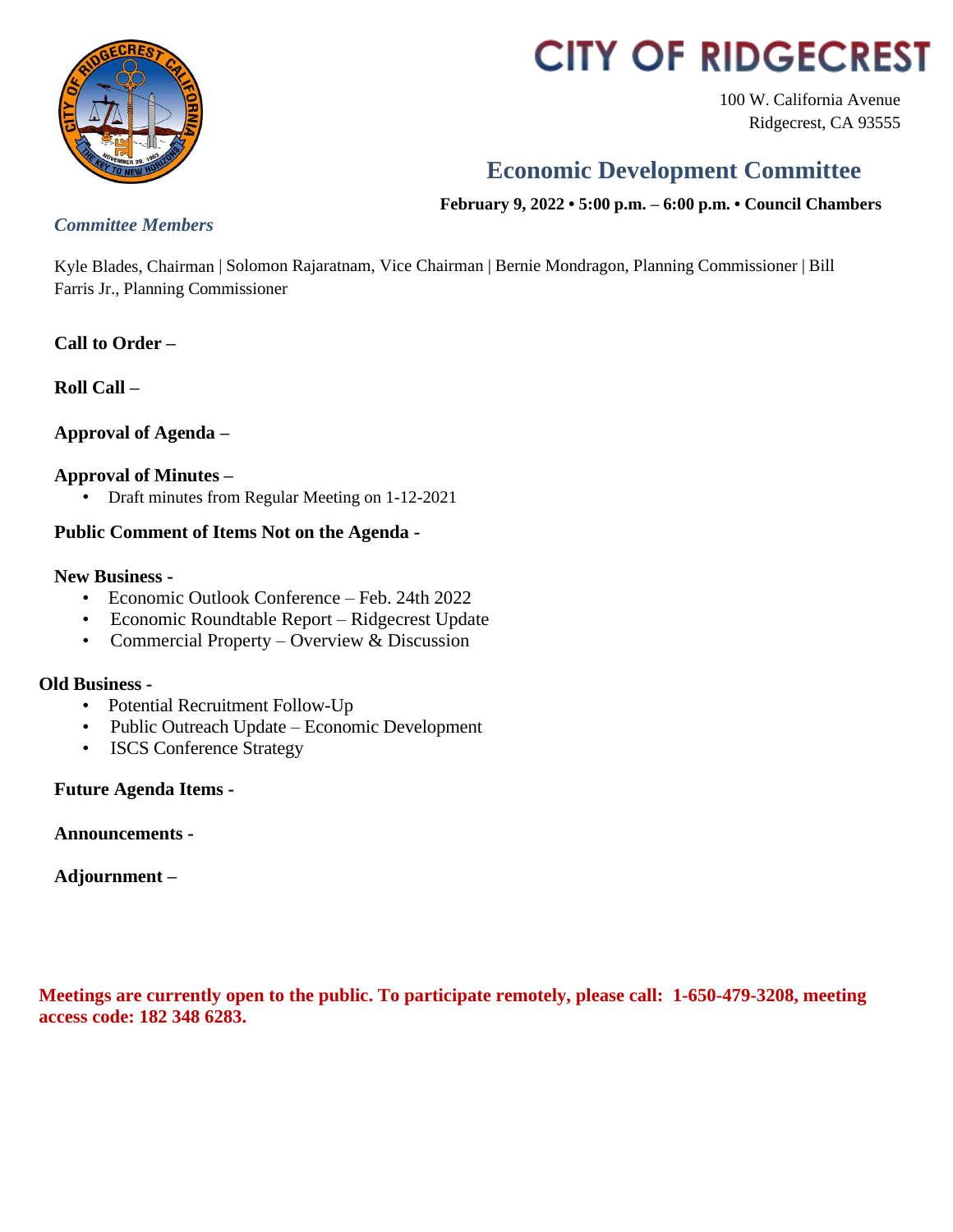

# **CITY OF RIDGECREST**

100 W. California Avenue Ridgecrest, CA 93555

# **Economic Development Committee – DRAFT Minutes**

**January 12, 2022 • 5:00 p.m. – 6:00 p.m. • Council Chambers**

### *Committee Members*

Kyle Blades, Chairman | Solomon Rajaratnam, Vice Chairman | Bernie Mondragon, Planning Commissioner | Bill Farris Jr., Planning Commissioner

**Call to Order – 5:00 p.m.**

**Roll Call – all present**

# **Approval of Agenda – all in favor**

### **Approval of Minutes – all in favor**

• Draft minutes from Regular Meeting on 12-8-2021

### **Public Comment of Items Not on the Agenda - none**

### **New Business -**

• ICSC Upcoming Conference – May 2022

*Reservations for B. Farris, K. Blades, M. McKenzie, & R. Srand*

• Franchisee Outreach

*Scheduled to post to social platforms, website updates Potential to schedule workshops/additional outreach*

*S. Rajaratnam asked about other potential franchise recruitment Jersey Mike's, Panera Bread, UPS Store City role in outreach Potential to reach out to current franchise owners Tehachapi coordination/support*

### **Old Business -**

- Recruitment Follow-Up
	- *UPS – potential locations; franchisee*

*Potential locations for approval: RACVB, 900 S. China Lake*

*Ross – researching potential locations; need ~18k sq. ft., low rent building*

*Oasis – movie theater/bowling alley timeline pushed back by 6 months [costs/inflation] Working on parking lot & foundation in the meantime*

*Panera – drive thru site*

*S. Rajaratnam –timeline of current development Dutch Bros – March/April '22 Holiday Inn – April '22*

### **Future Agenda Items -**

- Franchisee Outreach
- ICSC May '22 Strategy Planning
- Economic Outlook Conference?